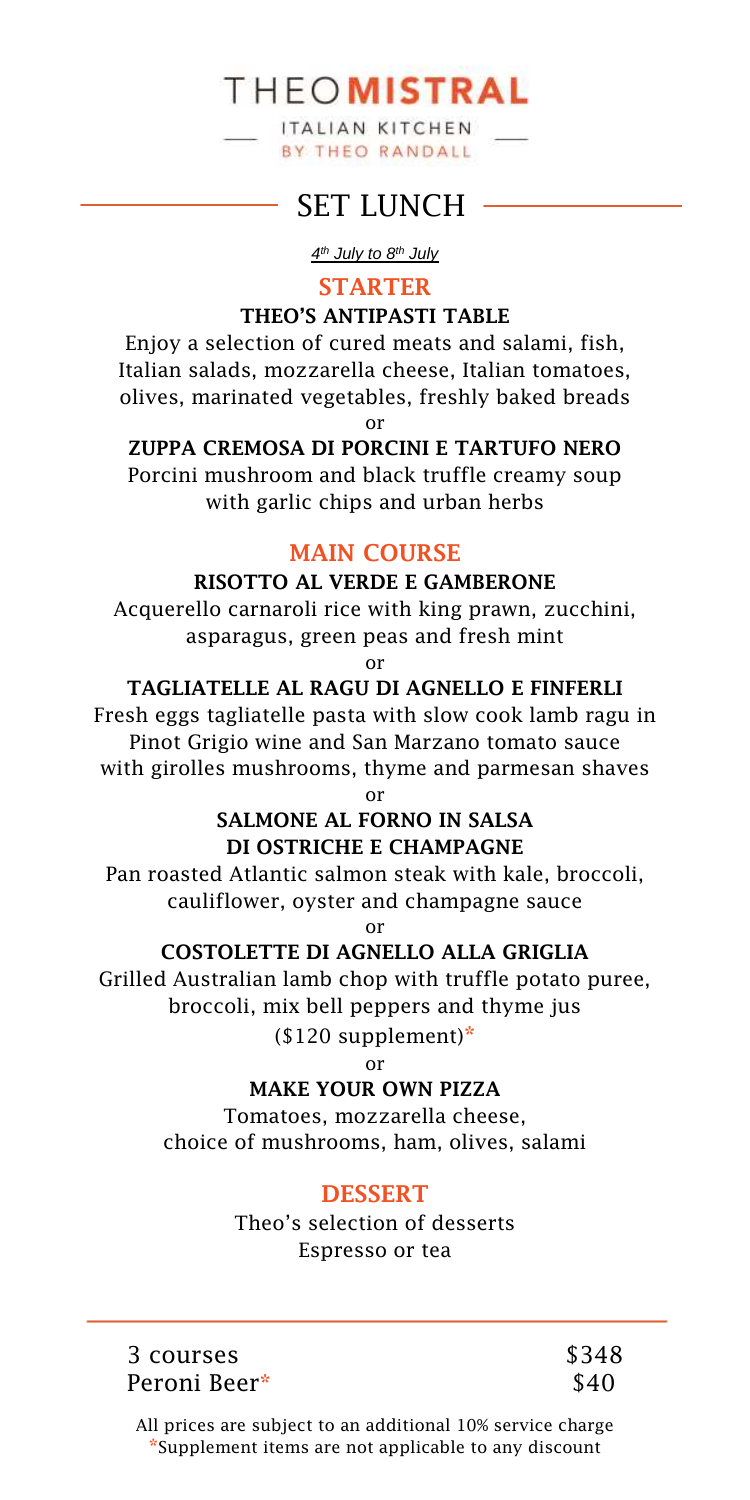ITALIAN KITCHEN **BY THEO RANDALL** 

# SET LUNCH -

*11th July to 15th July*

### **STARTER**

### **THEO'S ANTIPASTI TABLE**

Enjoy a selection of cured meats and salami, fish, Italian salads, mozzarella cheese, Italian tomatoes, olives, marinated vegetables, freshly baked breads

or

### **CREMA AI CROSTACEI E COGNAC**

Shellfish and cognac creamy soup with garlic chips and urban herbs

### **MAIN COURSE**

#### **RISOTTO ALLO ZAFFERANO, CAPESANTE, PISELLI E POMODORINI**

Saffron aquerello carnaroli rice with scallops, green peas and roasted Datterini tomatoes or

#### **SPAGHETTI AL TARTUFO, CREMA, ASPARAGI E SALSICCIA**

Truffle spaghetti with fresh cream, butter, parmesan, thyme, green asparagus and Luganiga sausage or

**PESCE SPADA E GAMBERONE ALLA GRIGLIA** 

Pan roasted swordfish steak and king prawn with Mediterranean couscous salad and aioli sauce (\$120 supplement)**\***

or

#### **VITELLO ALLA VALDOSTANA**

Pan roasted Italian veal loin with Parma ham and fontina cheese, roasted baby potatoes, mix bell peppers and truffle jus

or

# **MAKE YOUR OWN PIZZA**

Tomatoes, mozzarella cheese, choice of mushrooms, ham, olives, salami

# **DESSERT**

Theo's selection of desserts Espresso or tea

3 courses Peroni Beer**\*** \$348 \$40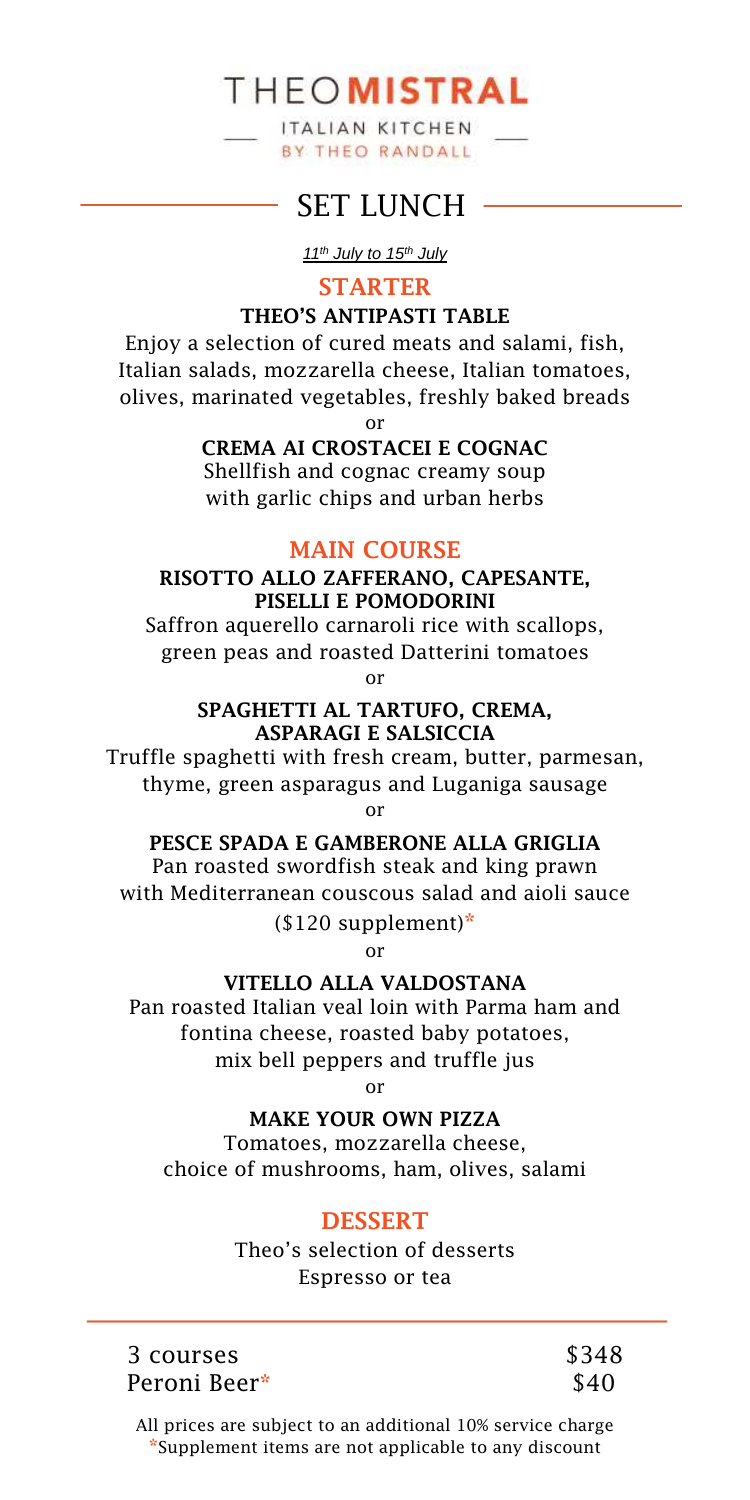ITALIAN KITCHEN **BY THEO RANDALL** 

# SET LUNCH -

*18th July to 22nd July*

**STARTER**

**THEO'S ANTIPASTI TABLE** 

Enjoy a selection of cured meats and salami, fish, Italian salads, mozzarella cheese, Italian tomatoes, olives, marinated vegetables, freshly baked breads

or

**CREMADI ZUCCHINE GIALLI, SCALOGNO E TARTUFO** Yellow zucchini, shallots and black truffle creamy soup with croutons and crispy sage

# **MAIN COURSE**

# **RISOTTO AI CROSTACEI DI MARE**

Acquerello carnaroli rice with Boston lobster, prawns, mud crab meat, bisque, Datterini and San Marzano tomato sauce (\$120 supplement)**\***

or

**TAGLIATELLE AI FINFERLI, PROCIUTTO E PECORINO**

Fresh eggs tagliatelle pasta with Parma ham, girolles mushrooms, San Marzano tomato sauce and pecorino cheese

or

**GRUPA PROSECCO, FINOCCHI E POMODORINI**  Pan baked garoupa fish in prosecco wine, fennel, Datterini tomatoes with spinach and asparagus

or

**ARROSTO DI MAIALE AI FUNGHI SELVATIVCI** Pan roasted Iberico pork loin with roasted baby potatoes, broccoli and baby carrots

or

**MAKE YOUR OWN PIZZA**

Tomatoes, mozzarella cheese, choice of mushrooms, ham, olives, salami

# **DESSERT**

Theo's selection of desserts Espresso or tea

3 courses Peroni Beer**\*** \$348 \$40